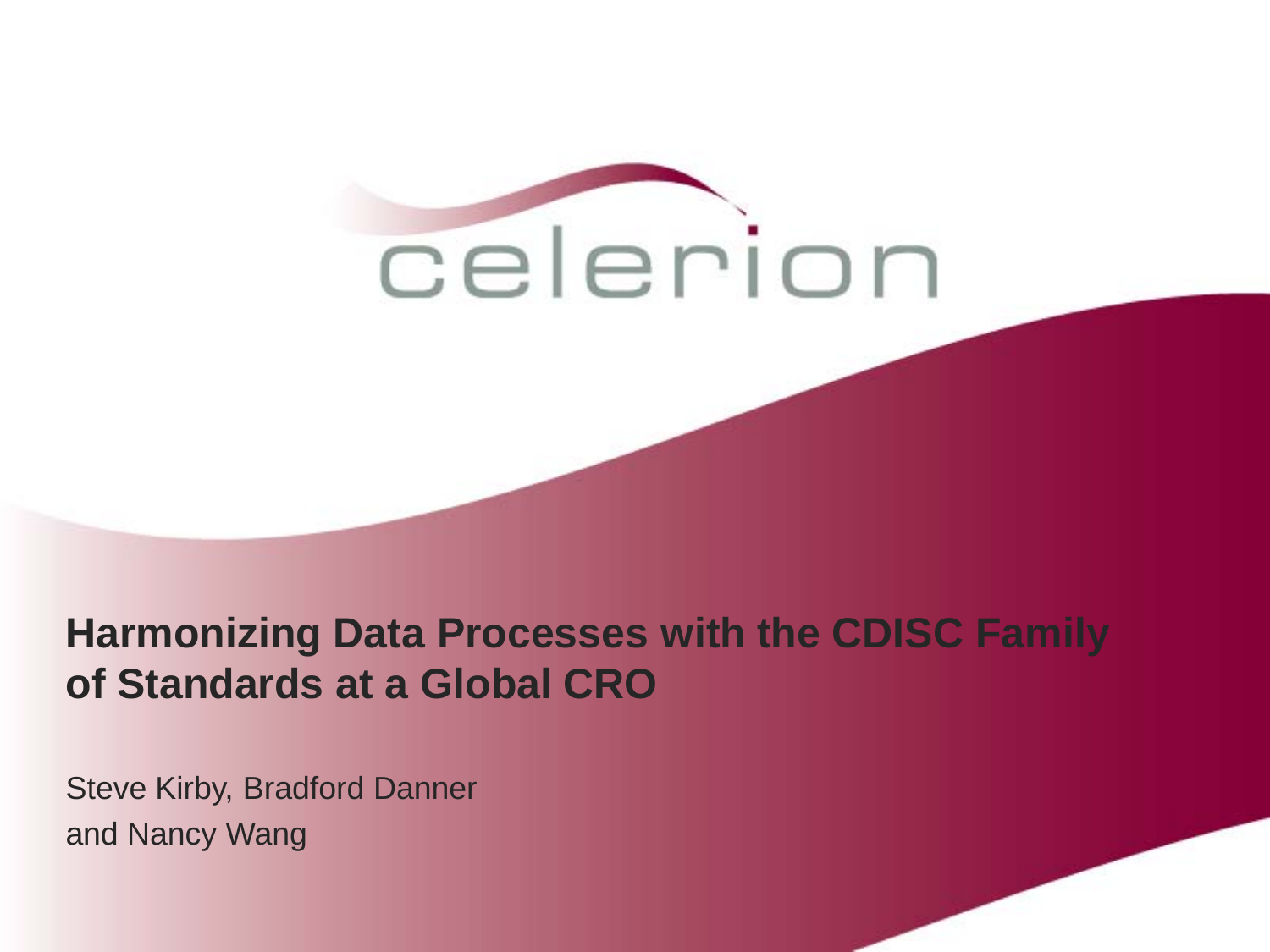## **Data Flow at Celerion Today**

- Data processes from collection through analysis and submission built around the CDISC family of standards
	- − CDASH mapped to SDTM
	- − SDTM mapped to ADaM
	- − Data definition documentation integrated with mapping

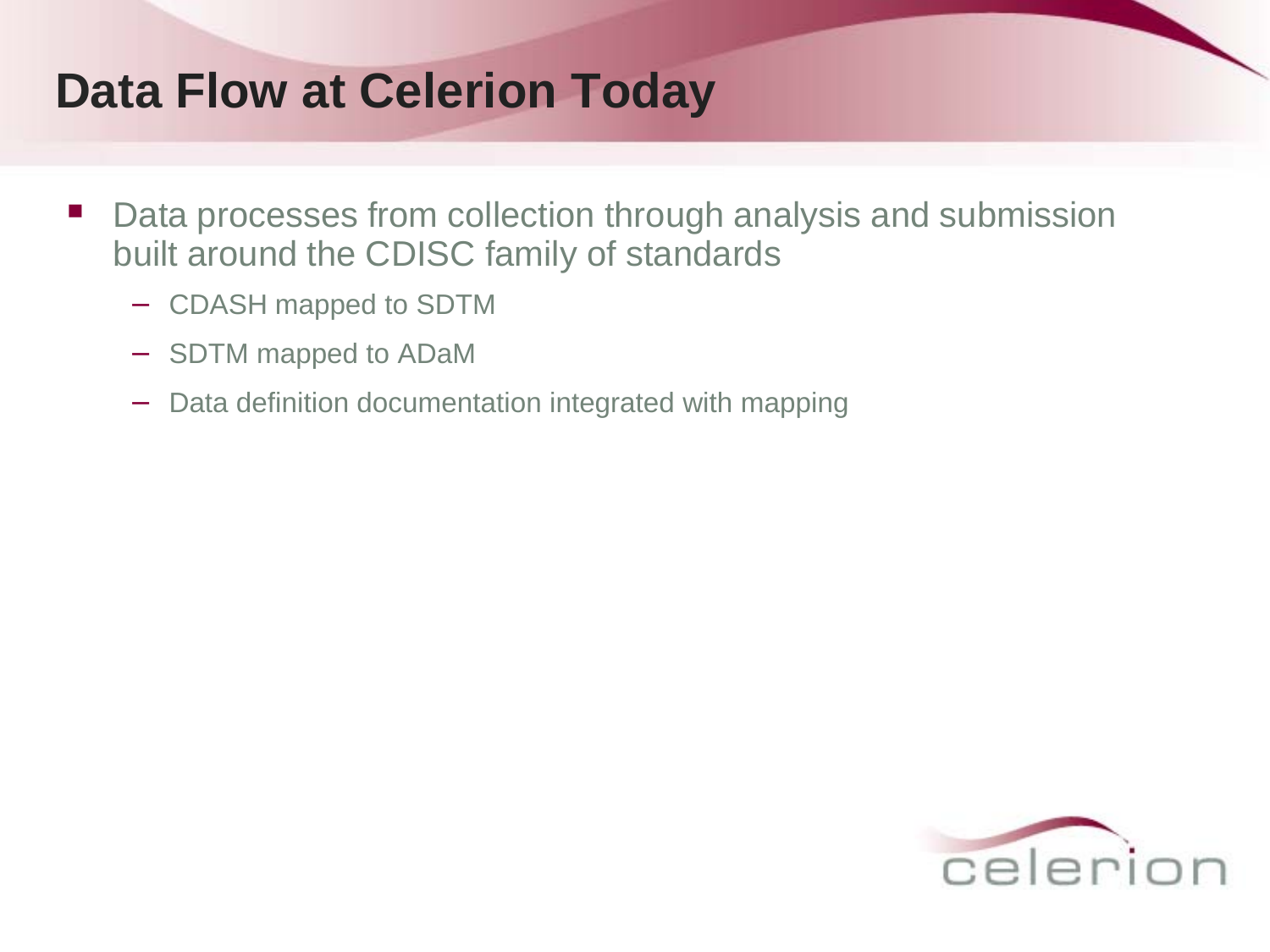

## **How (and why) did we get there?**

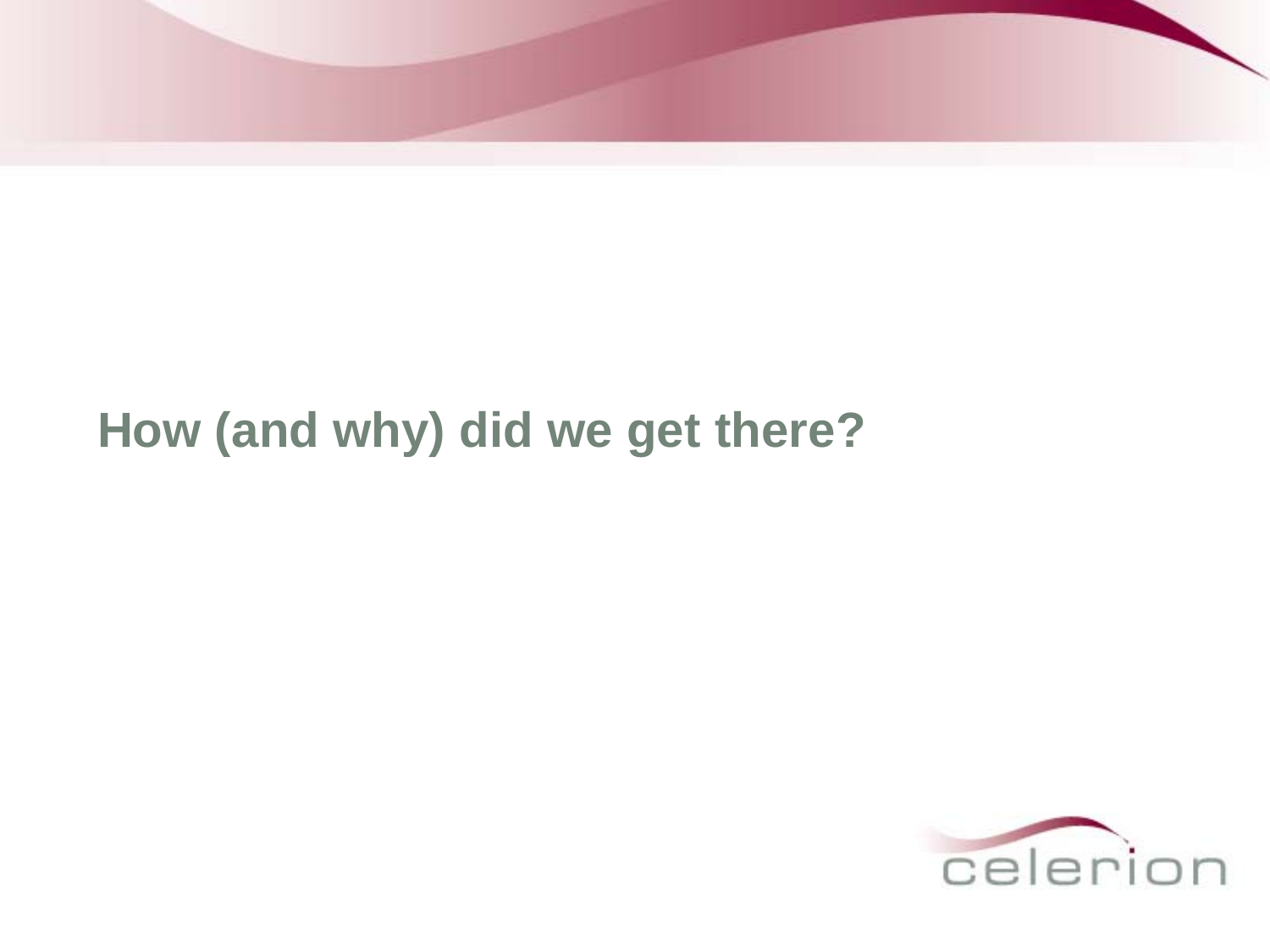## **Where we started**

- Active programming group that mapped data as collected in SAS<sup>®</sup> to many different structures
- CDISC data standards increasingly relevant
- **Formal documentation increasingly important**

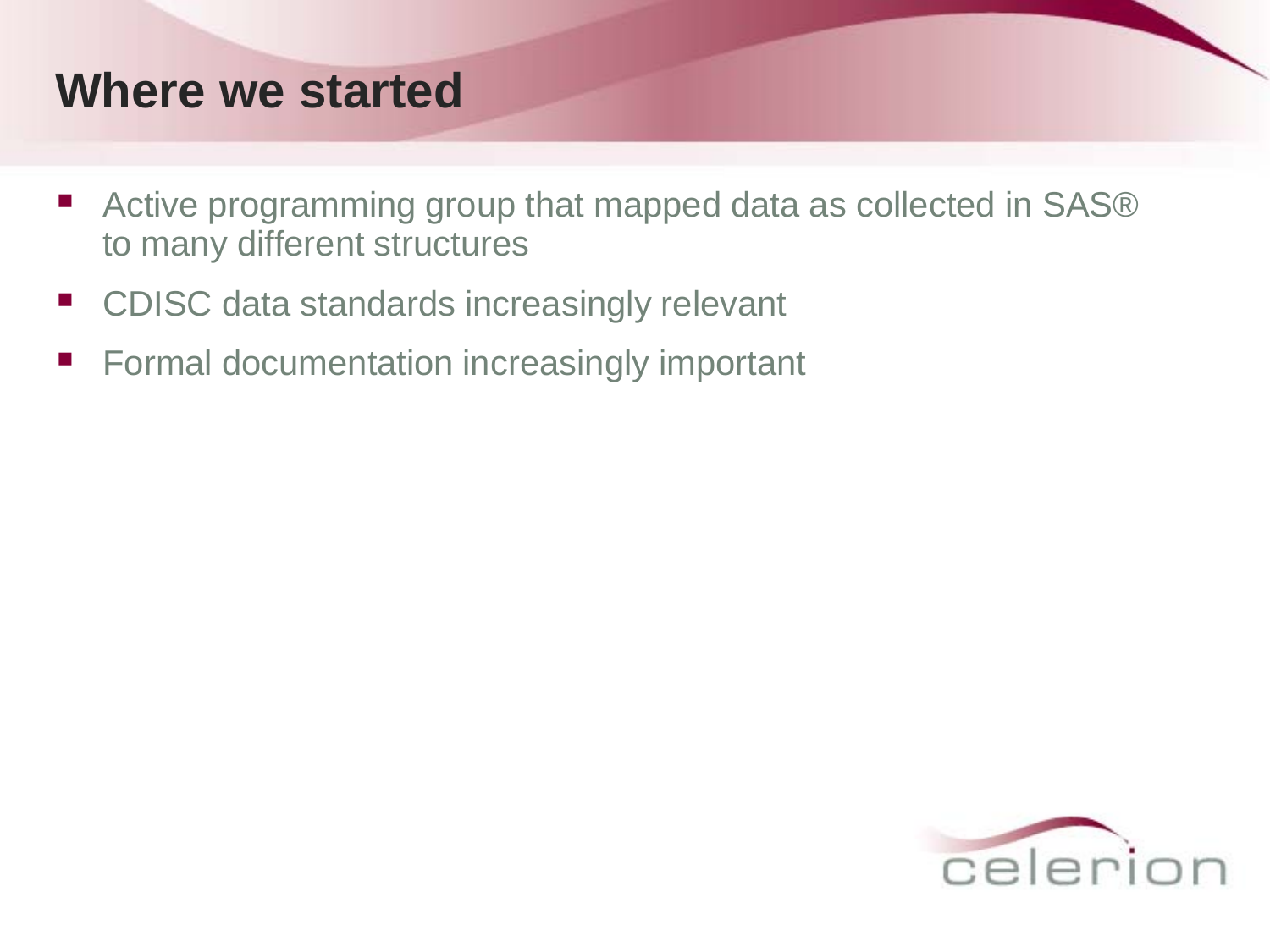## **Focus on Study Data Tabulations Model**

- Mapping focus on CDISC SDTM with release of version 3.1.1.
- **Increasing demand indicated optimization of SDTM mapping** processes

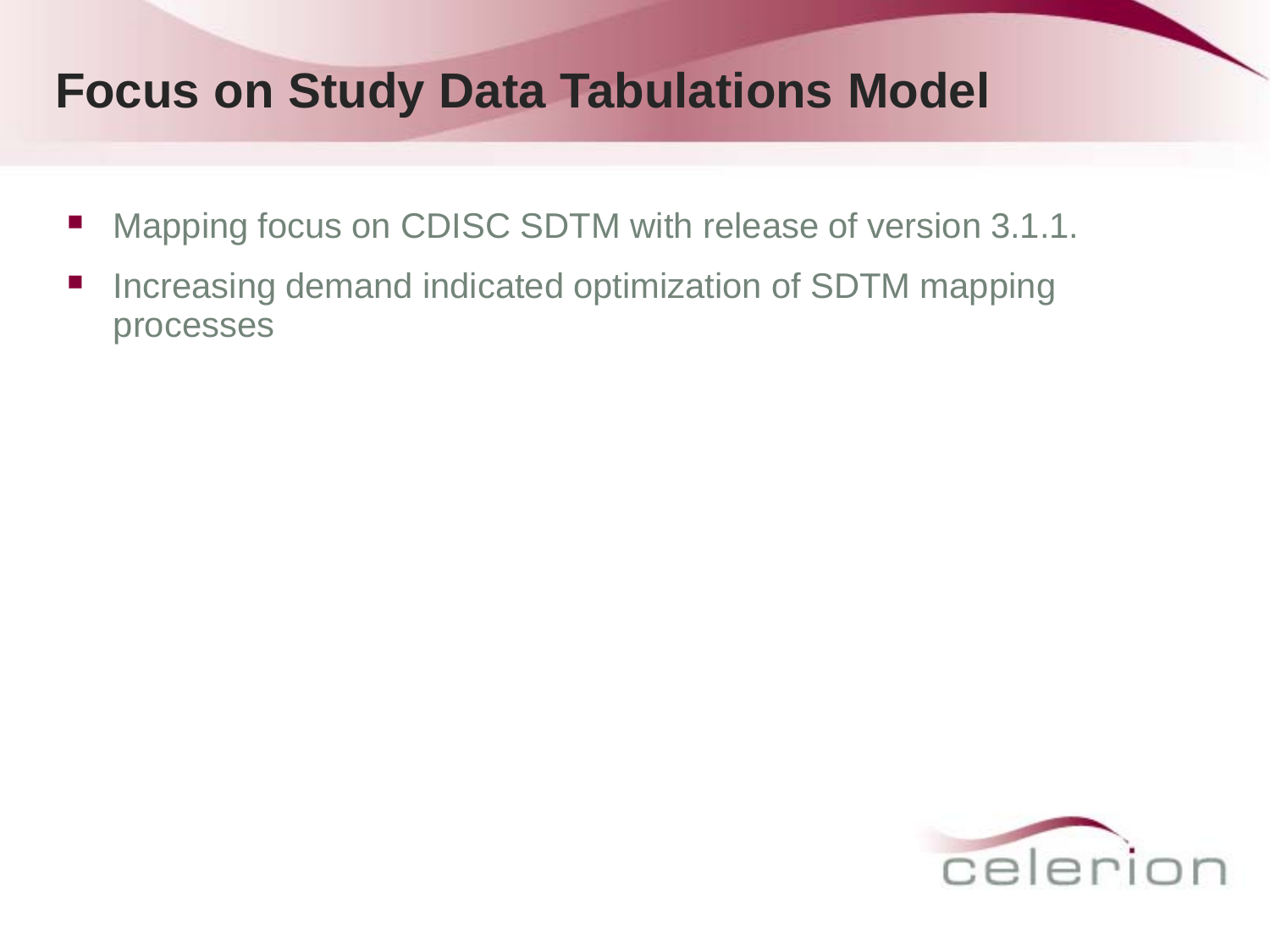## **Core SDTM Mapping Challenges**

- **Input data variation**
- **Output data variation**

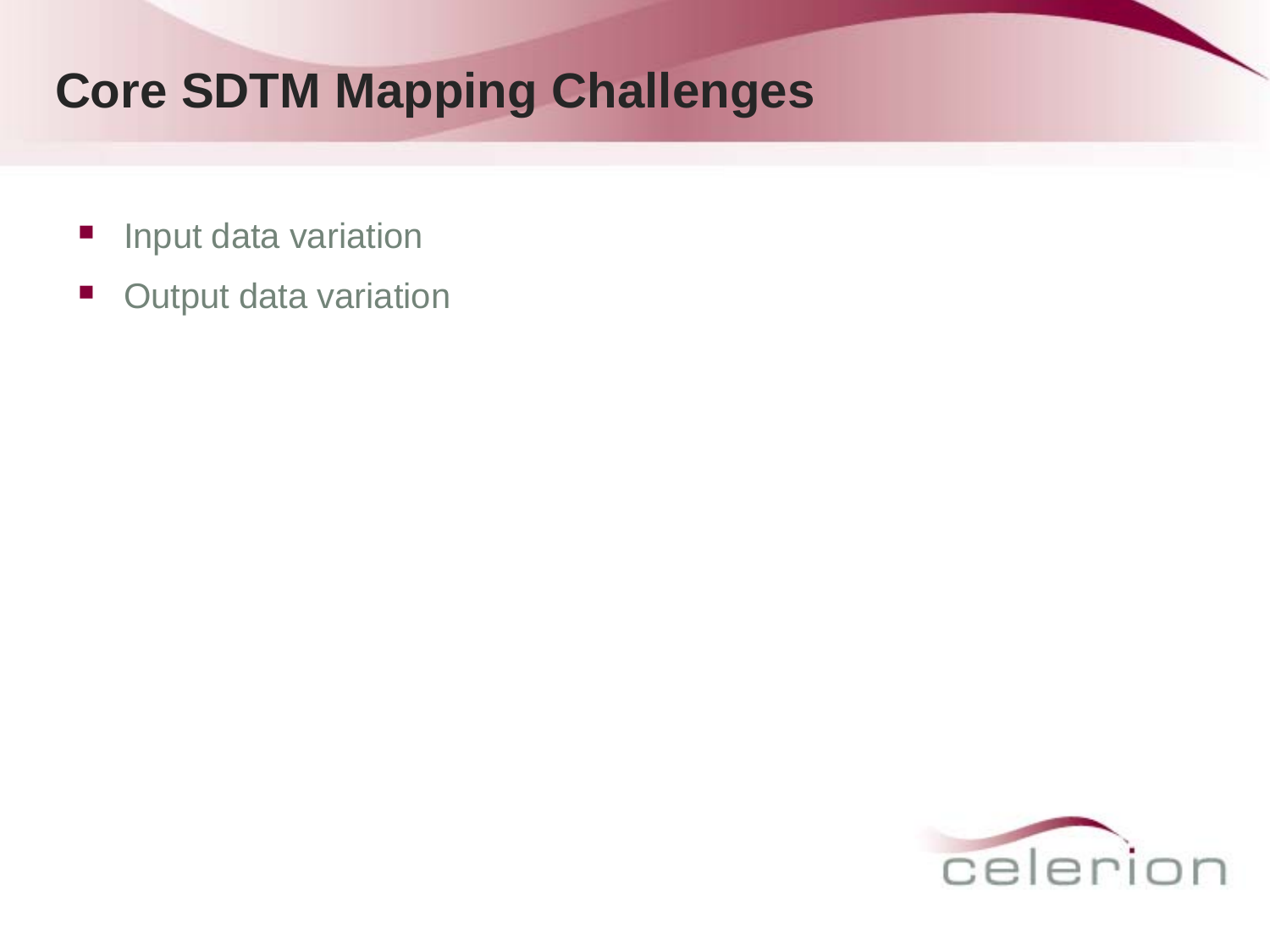## **SDTM Mapping Key Details**

- Metadata helper files used to establish conforming format
- Substantive review checks built into standard SAS mapping code

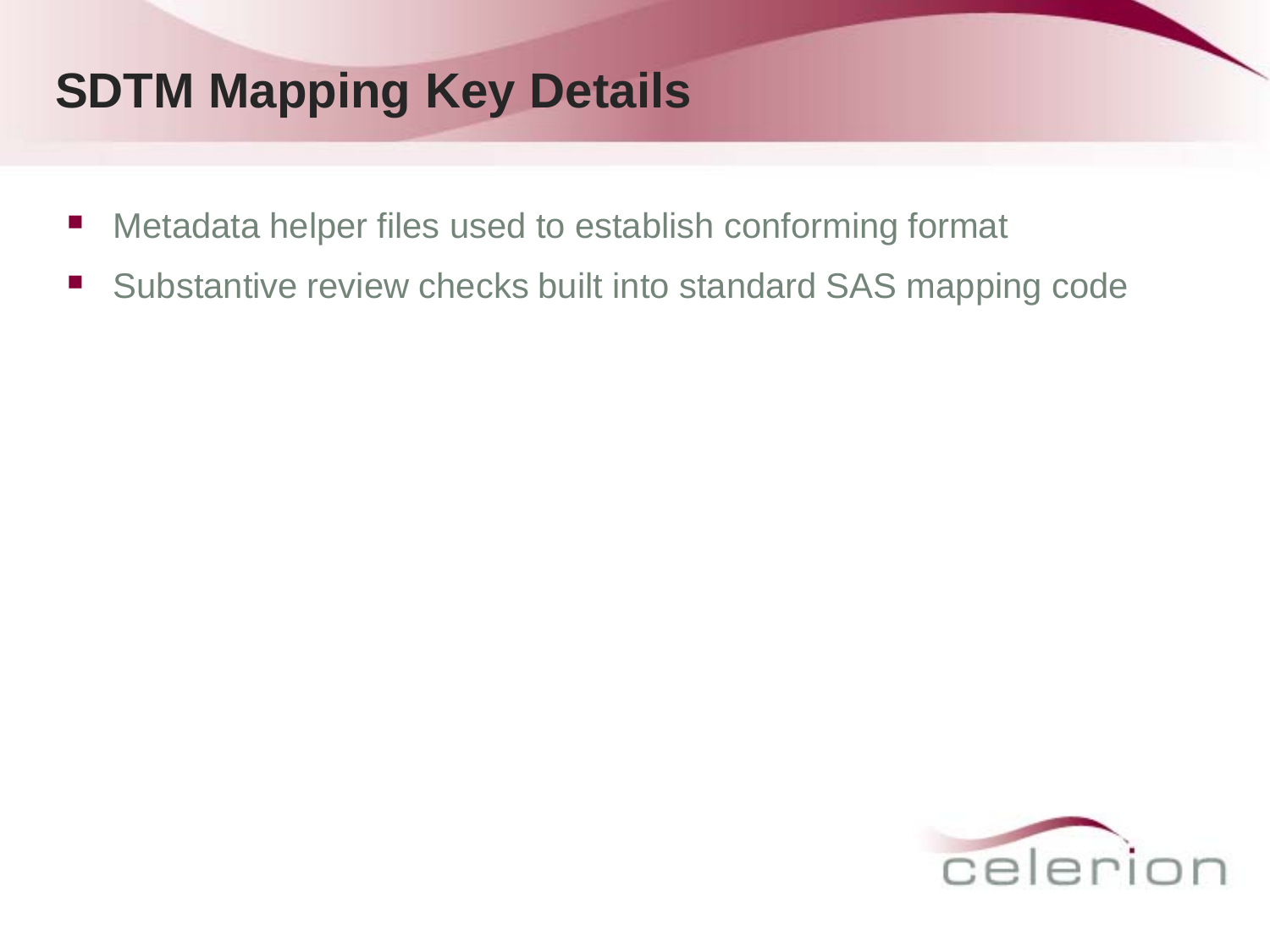## **Focus on CDASH**

#### **CDASH (Clinical Data Acquisition Standards Harmonization)**

- Increasing demand indicated further optimization of SDTM mapping processes
- Collection data format updated to CDASH to reduce input variation
- Working group formed to coordinate CDASH and SDTM

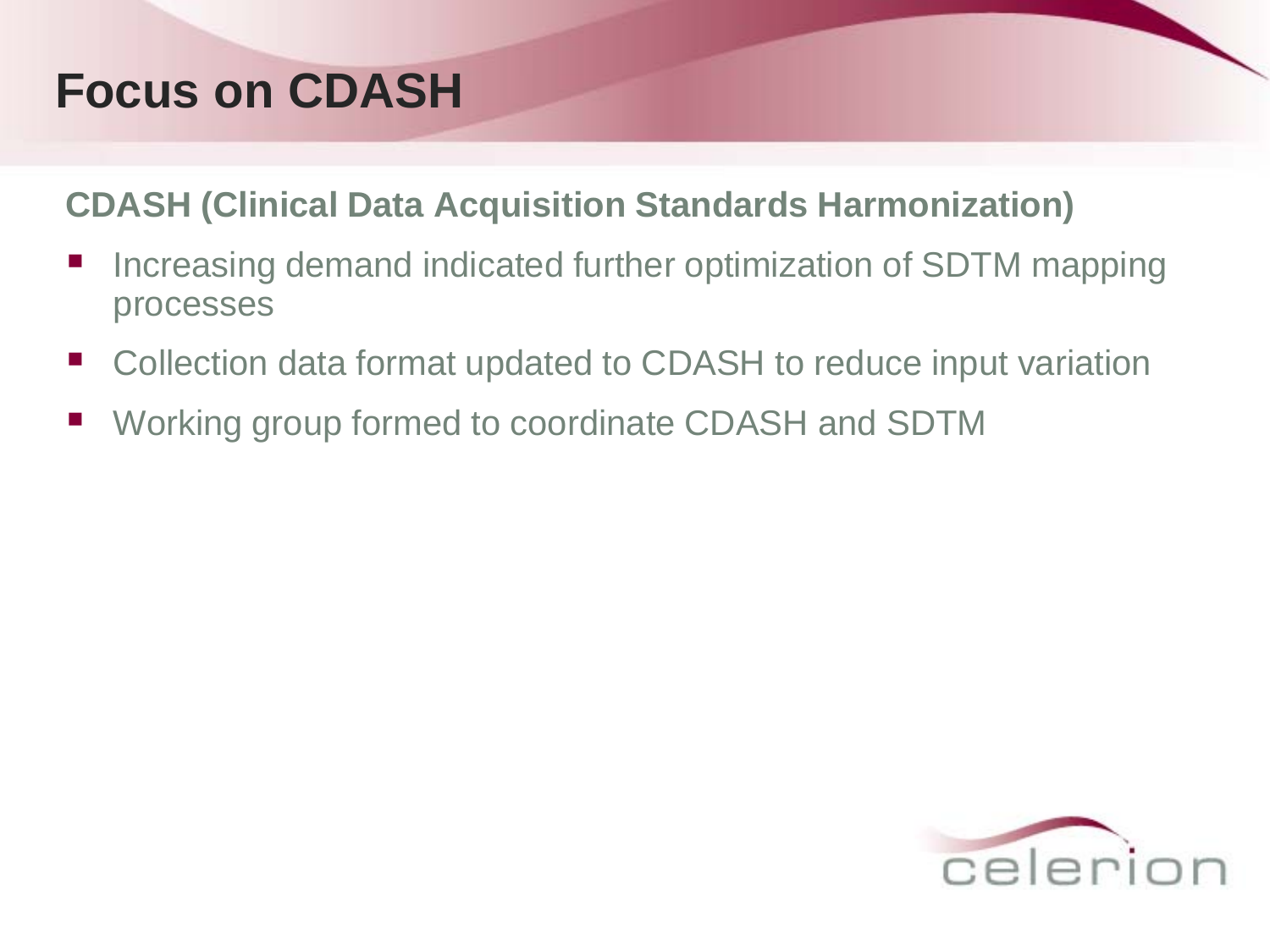## **Focus on ADaM**

#### **ADaM(CDISC Analysis Data Model)**

- Increasing demand for ADaM data indicated optimization of analysis data processes
- SDTM mapping processes leveraged for ADaM with release of v 2.1
- Coordinating data needs with scientists emphasized importance of communication

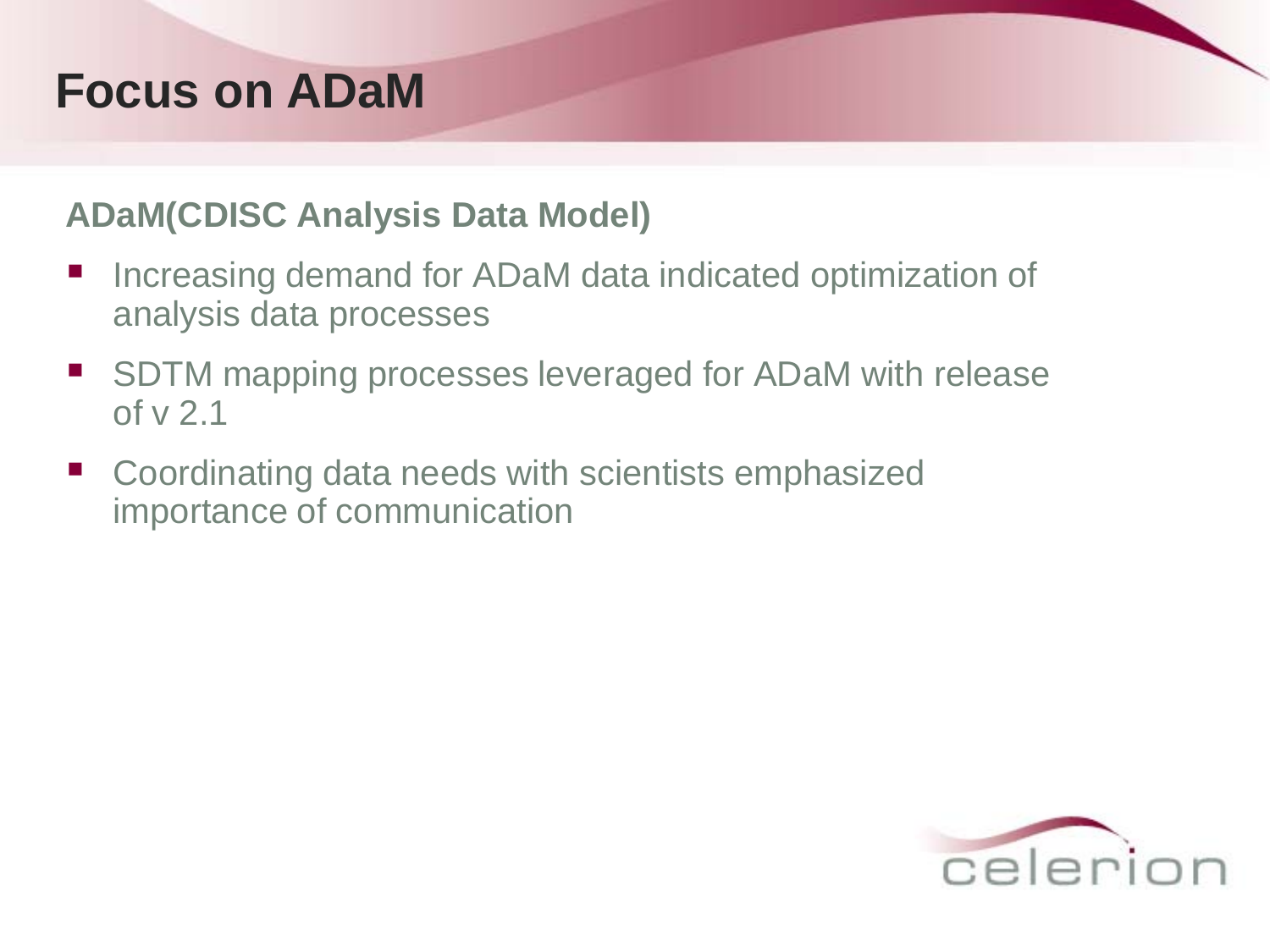## **Focus on Communication - Define.xml**

- **•** Define.xml helps the data say "hello" to scientists and other end-users
	- Navigable data definition document
	- Linked information about data sets, variables, and variable contents

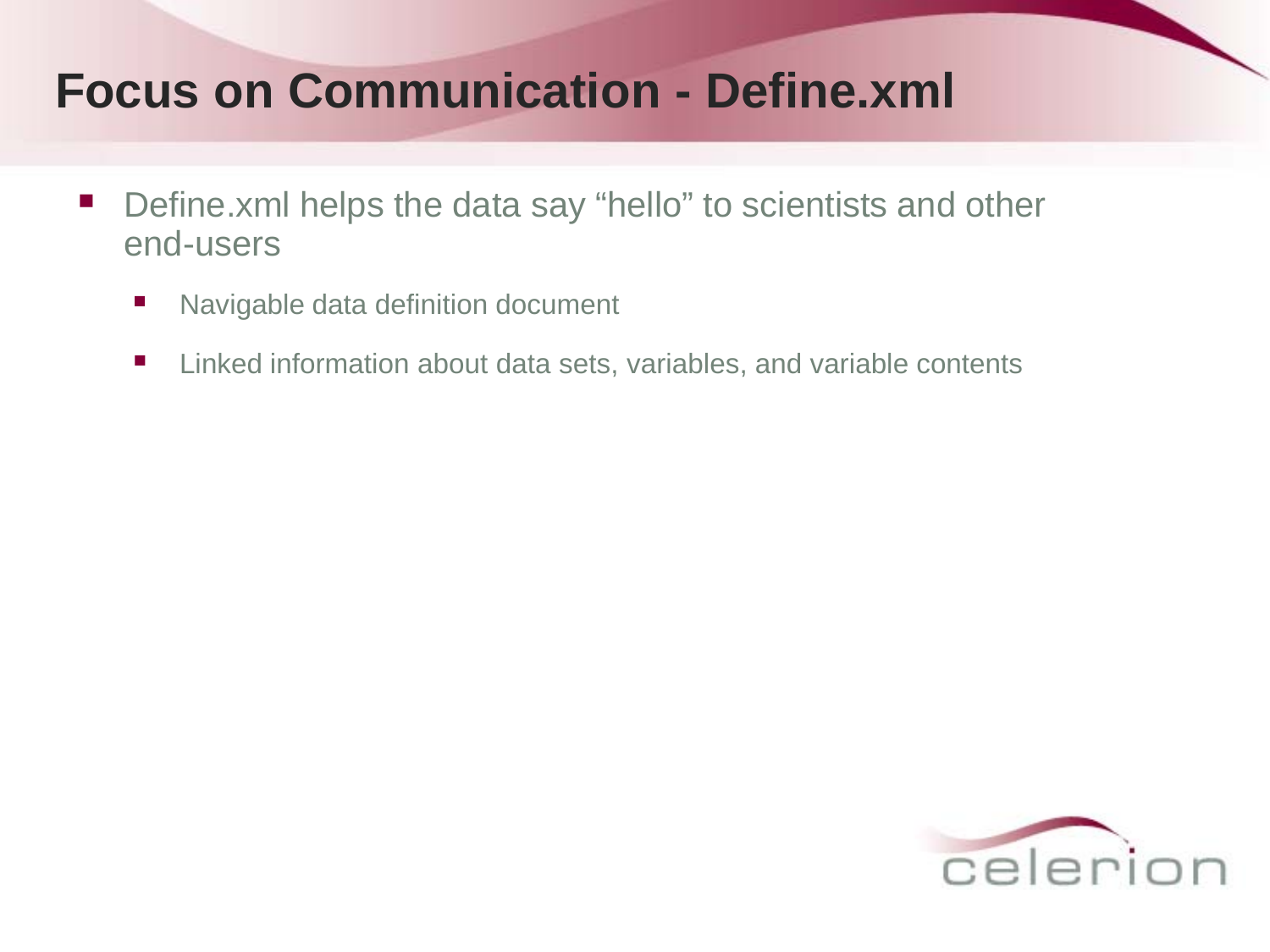## **Integrating Define.xml Production with Data Mapping**

- Scope of metadata helper files used in mapping expanded to include all information needed for define.xml creation
- Define content available as a communication tool at each stage of the mapping process

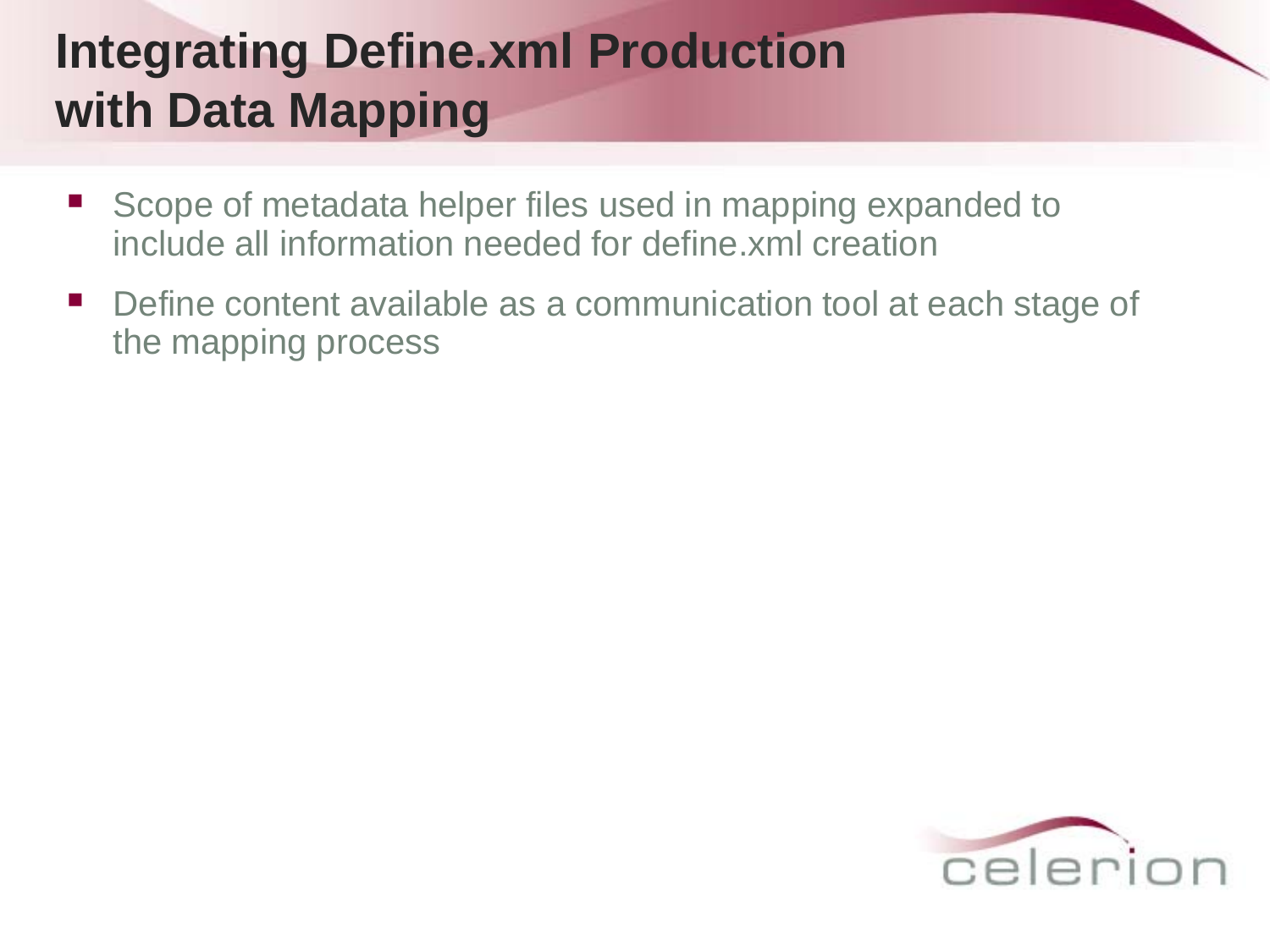## **Lessons Learned**

- The CDISC standards can be best applied when used from collection through analysis
- Inputs and outputs are variable keep processes flexible
- Outreach and communication are critical

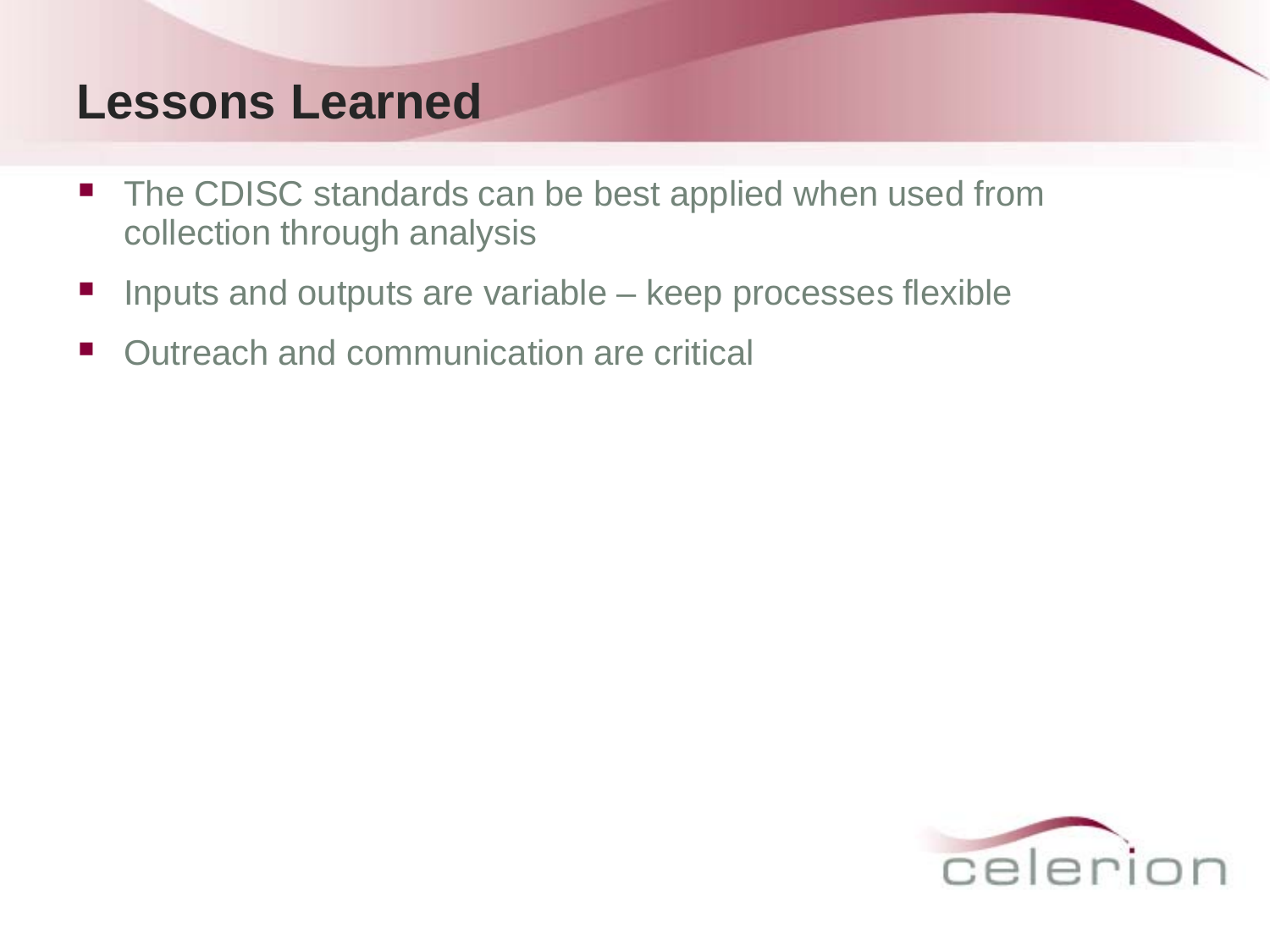## **Acknowledgements**

- Thanks to Celerion for supporting this presentation and the programming initiatives that made it possible
- Specific thanks to Elizabeth Reinbolt, Matt Wiedel, Luke Reinbolt, Aleksandra Stein, Karl Miller, Deidre Kreifels, Tamara Cuddy and Chun Feng